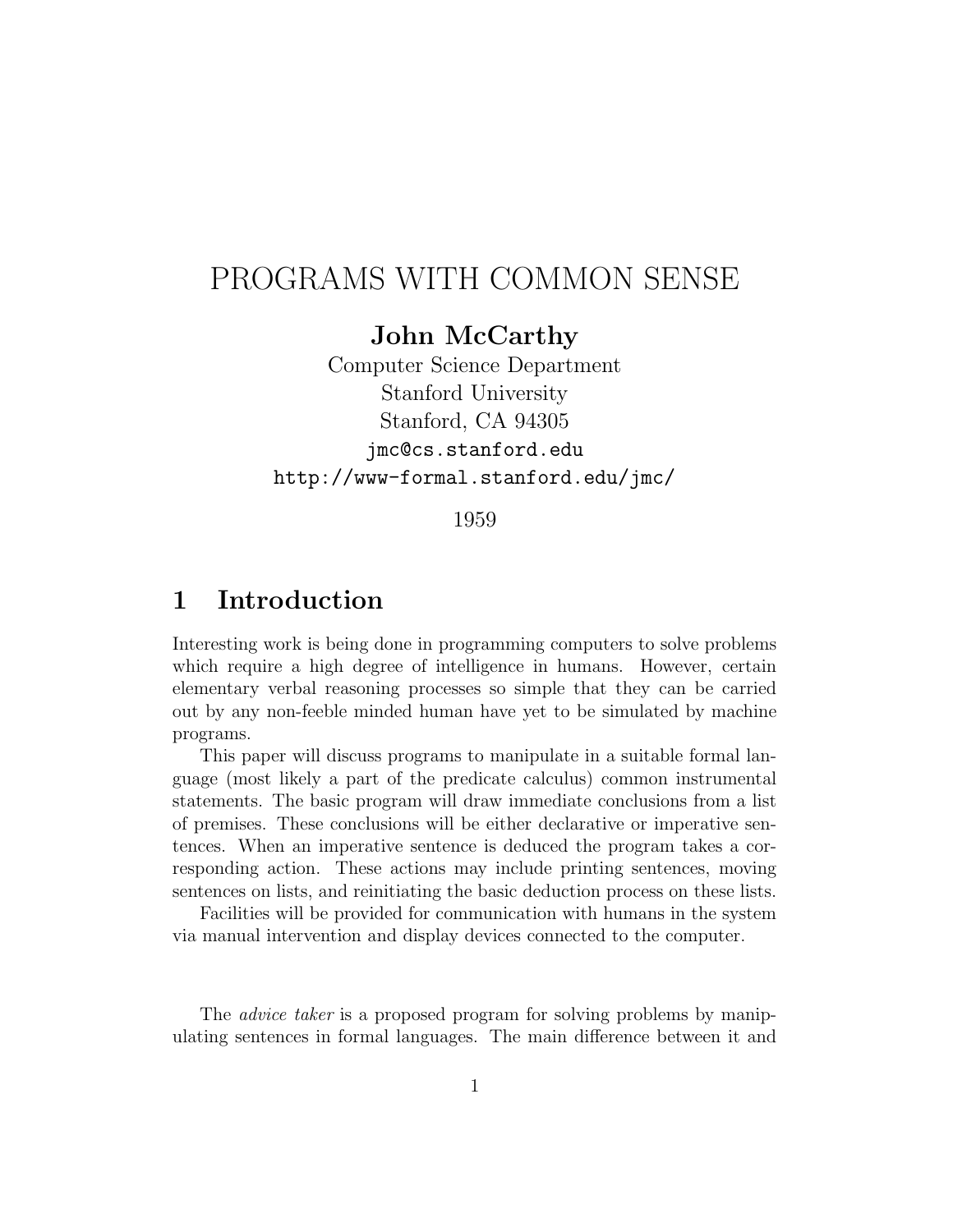other programs or proposed programs for manipulating formal languages (the Logic Theory Machine of Newell, Simon and Shaw and the Geometry Program of Gelernter) is that in the previous programs the formal system was the subject matter but the heuristics were all embodied in the program. In this program the procedures will be described as much as possible in the language itself and, in particular, the heuristics are all so described.

The main advantages we expect the *advice taker* to have is that its behavior will be improvable merely by making statements to it, telling it about its symbolic environment and what is wanted from it. To make these statements will require little if any knowledge of the program or the previous knowledge of the advice taker. One will be able to assume that the advice taker will have available to it a fairly wide class of immediate logical consequences of anything it is told and its previous knowledge. This property is expected to have much in common with what makes us describe certain humans as having common sense. We shall therefore say that a program has common sense if it automatically deduces for itself a sufficiently wide class of immediate consequences of anything it is told and what it already knows.

The design of this system will be a joint project with Marvin Minsky, but Minsky is not to be held responsible for the views expressed here.<sup>1</sup>

Before describing the advice taker in any detail, I would like to describe more fully our motivation for proceeding in this direction. Our ultimate objective is to make programs that learn from their experience as effectively as humans do. It may not be realized how far we are presently from this objective. It is not hard to make machines learn from experience to make simple changes in their behavior of a kind which has been anticipated by the programmer. For example, Samuel has included in his checker program facilities for improving the weights the machine assigns to various factors in evaluating positions. He has also included a scheme whereby the machine remembers games it has played previously and deviates from its previous play when it finds a position which it previously lost. Suppose, however, that we wanted an improvement in behavior corresponding, say, to the discovery by the machine of the principle of the opposition in checkers. No present or presently proposed schemes are capable of discovering phenomena as abstract as this.

If one wants a machine to be able to discover an abstraction, it seems most likely that the machine must be able to represent this abstraction in

<sup>1</sup>1996: This was wishful thinking. Minsky's approach to AI was quite different.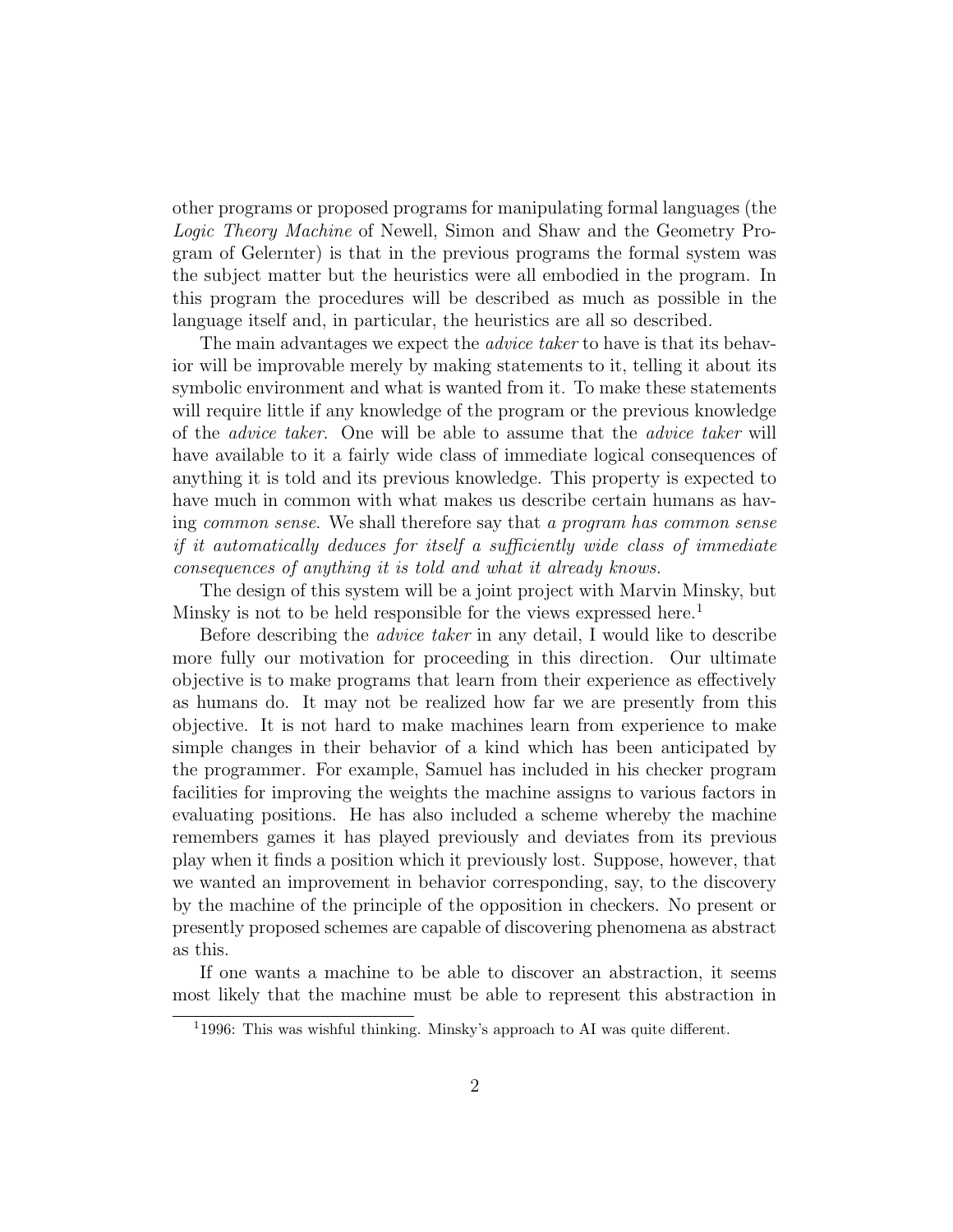some relatively simple way.

There is one known way of making a machine capable of learning arbitrary behavior; thus to anticipate every kind of behavior. This is to make it possible for the machine to simulate arbitrary behaviors and try them out. These behaviors may be represented either by nerve nets (Minsky 1956), by Turing machines (McCarthy 1956), or by calculator programs (Friedberg 1958). The difficulty is two-fold. First, in any of these representations the density of interesting behaviors is incredibly low. Second, and even more important, small interesting changes in behavior expressed at a high level of abstraction do not have simple representations. It is as though the human genetic structure were represented by a set of blue-prints. Then a mutation would usually result in a wart or a failure of parts to meet, or even an ungrammatical blue-print which could not be translated into an animal at all. It is very difficult to see how the genetic representation scheme manages to be general enough to represent the great variety of animals observed and yet be such that so many interesting changes in the organism are represented by small genetic changes. The problem of how such a representation controls the development of a fertilized egg into a mature animal is even more difficult.

In our opinion, a system which is to evolve intelligence of human order should have at least the following features:

- 1. All behaviors must be representable in the system. Therefore, the system should either be able to construct arbitrary automata or to program in some general purpose programming language.
- 2. Interesting changes in behavior must be expressible in a simple way.
- 3. All aspects of behavior except the most routine must be improvable. In particular, the improving mechanism should be improvable.
- 4. The machine must have or evolve concepts of partial success because on difficult problems decisive successes or failures come too infrequently.
- 5. The system must be able to create subroutines which can be included in procedures as units. The learning of subroutines is complicated by the fact that the effect of a subroutine is not usually good or bad in itself. Therefore, the mechanism that selects subroutines should have concepts of interesting or powerful subroutine whose application may be good under suitable conditions.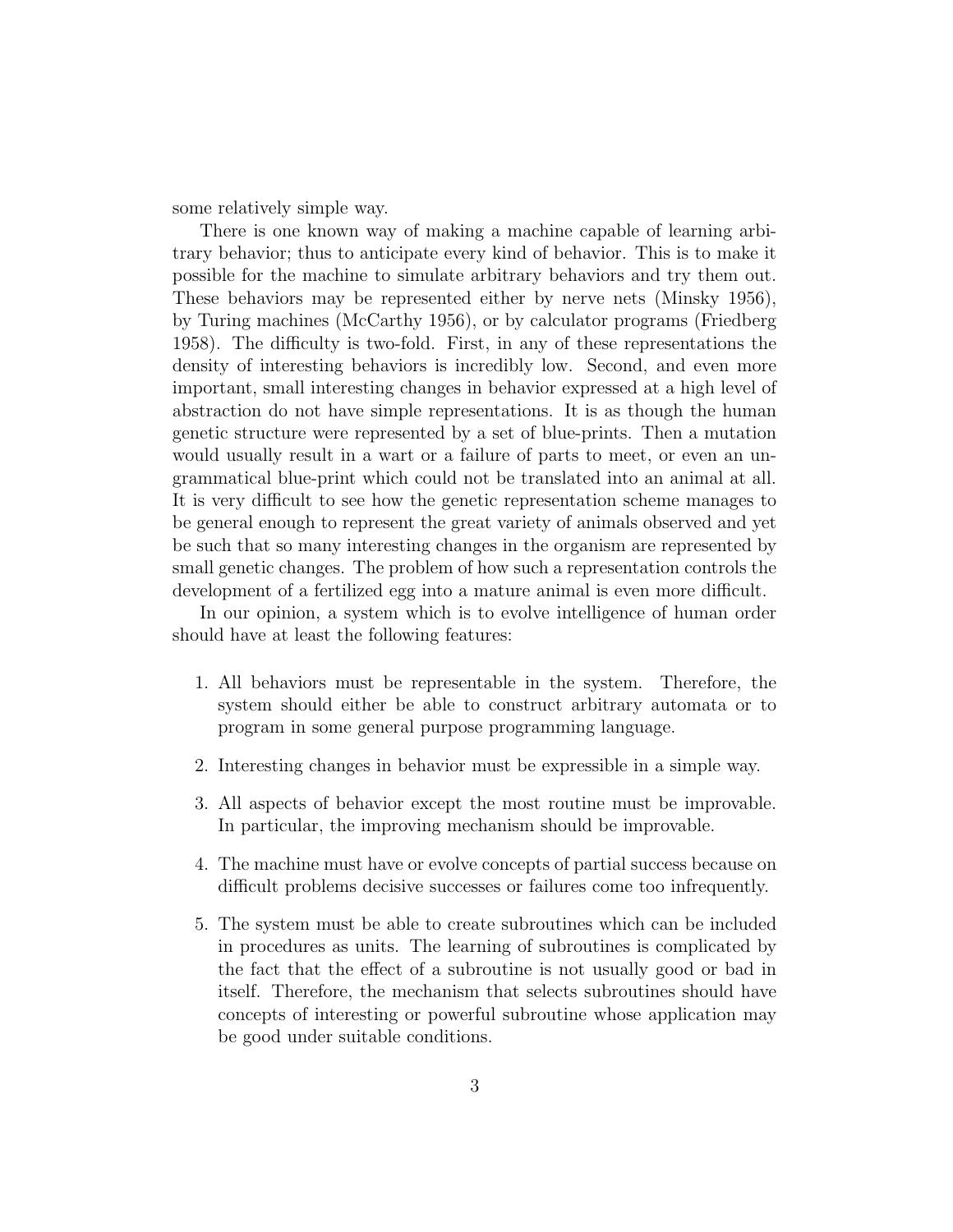Of the 5 points mentioned above, our work concentrates mainly on the second. We base ourselves on the idea that: In order for a program to be capable of learning something it must first be capable of being told it. In fact, in the early versions we shall concentrate entirely on this point and attempt to achieve a system which can be told to make a specific improvement in its behavior with no more knowledge of its internal structure or previous knowledge than is required in order to instruct a human. Once this is achieved, we may be able to tell the *advice taker* how to learn from experience.

The main distinction between the way one programs a computer and modifies the program and the way one instructs a human or will instruct the advice taker is this: A machine is instructed mainly in the form of a sequence of imperative sentences; while a human is instructed mainly in declarative sentences describing the situation in which action is required together with a few imperatives that say what is wanted. We shall list the advantages of of the two methods of instruction.

#### Advantages of Imperative Sentences

- 1. A procedure described in imperatives is already laid out and is carried out faster.
- 2. One starts with a machine in a basic state and does not assume previous knowledge on the part of the machine.

#### Advantages of Declarative Sentences

- 1. Advantage can be taken of previous knowledge.
- 2. Declarative sentences have logical consequences and it can be arranged that the machine will have available sufficiently simple logical consequences of what it is told and what it previously knew.
- 3. The meaning of declaratives is much less dependent on their order than is the case with imperatives. This makes it easier to have afterthoughts.
- 4. The effect of a declarative is less dependent on the previous state of the system so that less knowledge of this state is required on the part of the instructor.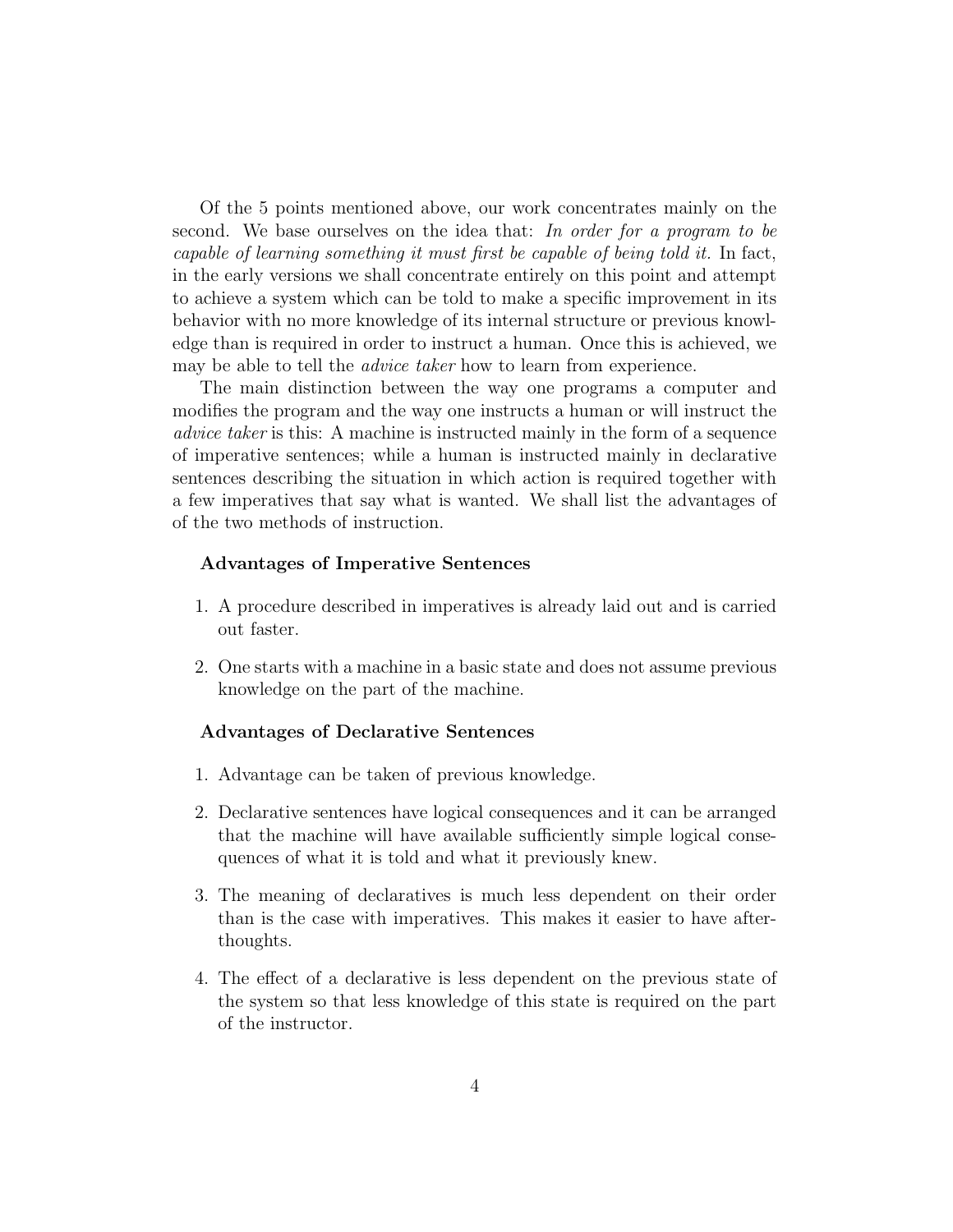The only way we know of expressing abstractions (such as the previous example of the opposition in checkers) is in language. That is why we have decided to program a system which reasons verbally.

### 2 The Construction of the Advice Taker

The *advice taker* system has the following main features:

1. There is a method of representing expressions in the computer. These expressions are defined recursively as follows: A class of entities called terms is defined and a term is an expression. A sequence of expressions is an expression. These expressions are represented in the machine by list structures (Newell and Simon 1957).

2. Certain of these expressions may be regarded as declarative sentences in a certain logical system which will be analogous to a universal Post canonical system. The particular system chosen will depend on programming considerations but will probably have a single rule of inference which will combine substitution for variables with modus ponens. The purpose of the combination is to avoid choking the machine with special cases of general propositions already deduced.

3. There is an *immediate deduction routine* which when given a set of premises will deduce a set of immediate conclusions. Initially, the immediate deduction routine will simply write down all one-step consequences of the premises. Later, this may be elaborated so that the routine will produce some other conclusions which may be of interest. However, this routine will not use semantic heuristics; i.e., heuristics which depend on the subject matter under discussion.

The intelligence, if any, of the advice taker will not be embodied in the immediate deduction routine. This intelligence will be embodied in the procedures which choose the lists of premises to which the immediate deduction routine is to be applied. Of course, the program should never attempt to apply the immediate deduction routine simultaneously to the list of everything it knows. This would make the deduction routine take too long.

4. Not all expressions are interpreted by the system as declarative sentences.Some are the names of entities of various kinds. Certain formulas represent *objects*. For our purposes, an entity is an object if we have something to say about it other than the things which may be deduced from the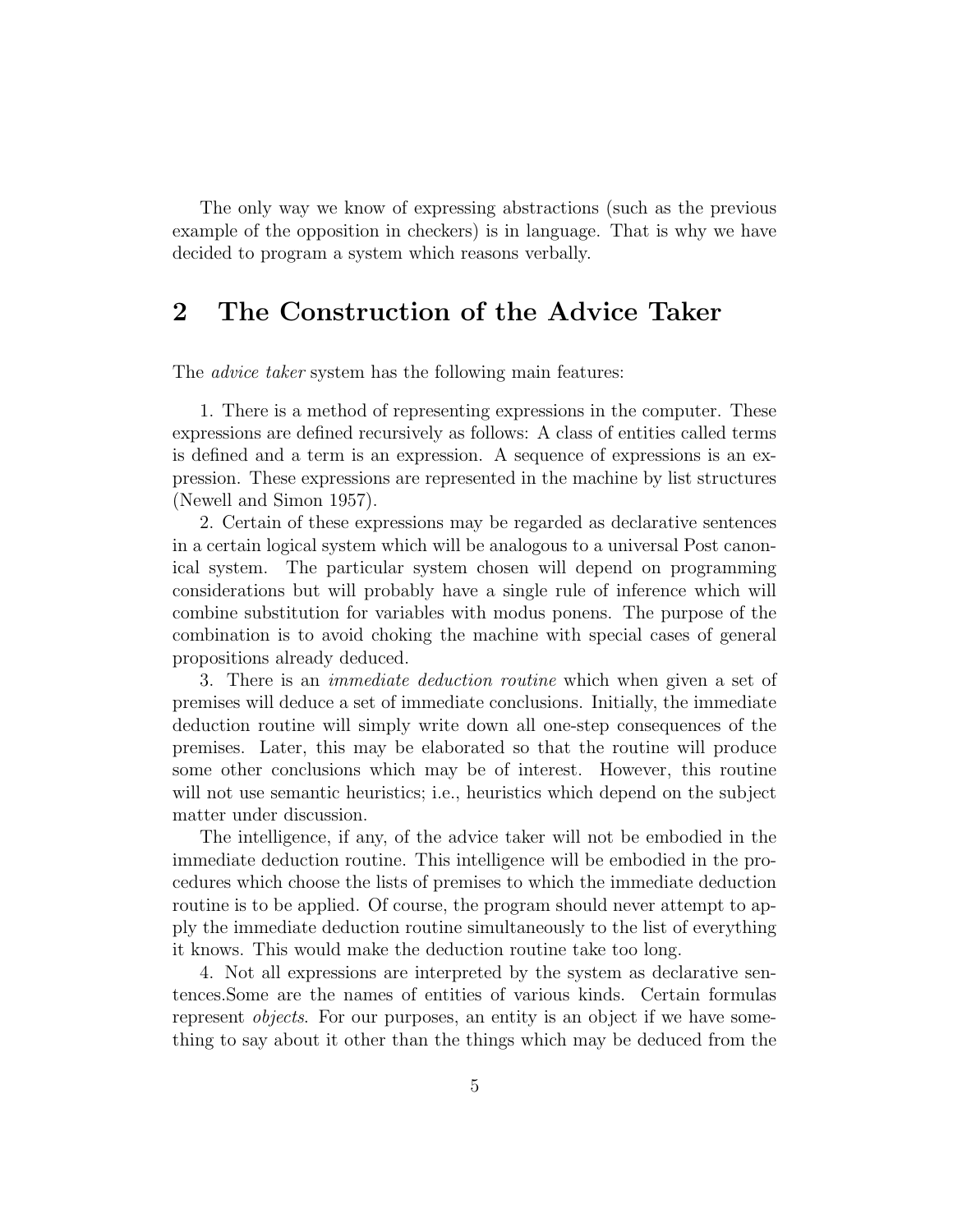form of its name. For example, to most people, the number 3812 is not an object: they have nothing to say about it except what can be deduced from its structure. On the other hand, to most Americans the number 1776 is an object because they have filed somewhere the fact that it represents the year when the American Revolution started. In the *advice taker* each object has a property list in which are listed the specific things we have to say about it. Some things which can be deduced from the name of the object may be included in the property list anyhow if the deduction was actually carried out and was difficult enough so that the system does not want to carry it out again.

5. Entities other than declarative sentences which can be represented by formulas in the system are individuals, functions, and programs.

6. The program is intended to operate cyclically as follows. The immediate deduction routine is applied to a list of premises and a list of individuals. Some of the conclusions have the form of imperative sentences. These are obeyed. Included in the set of imperatives which may be obeyed is the routine which deduces and obeys.

We shall illustrate the way the *advice taker* is supposed to act by means of an example. Assume that I am seated at my desk at home and I wish to go to the airport. My car is at my home also. The solution of the problem is to walk to the car and drive the car to the airport. First, we shall give a formal statement of the premises the *advice taker* uses to draw the conclusions. Then we shall discuss the heuristics which cause the *advice taker* to assemble these premises from the totality of facts it has available. The premises come in groups, and we shall explain the interpretation of each group.

1. First, we have a predicate " $at$ ". " $at(x, y)$ " is a formalization of " $xisaty$ ". Under this heading we have the premises

$$
at(I, desk) \tag{1}
$$

$$
at (desk, home) \tag{2}
$$

$$
at(car, home) \tag{3}
$$

$$
at(home, county) \tag{4}
$$

$$
at( airport, county) \tag{5}
$$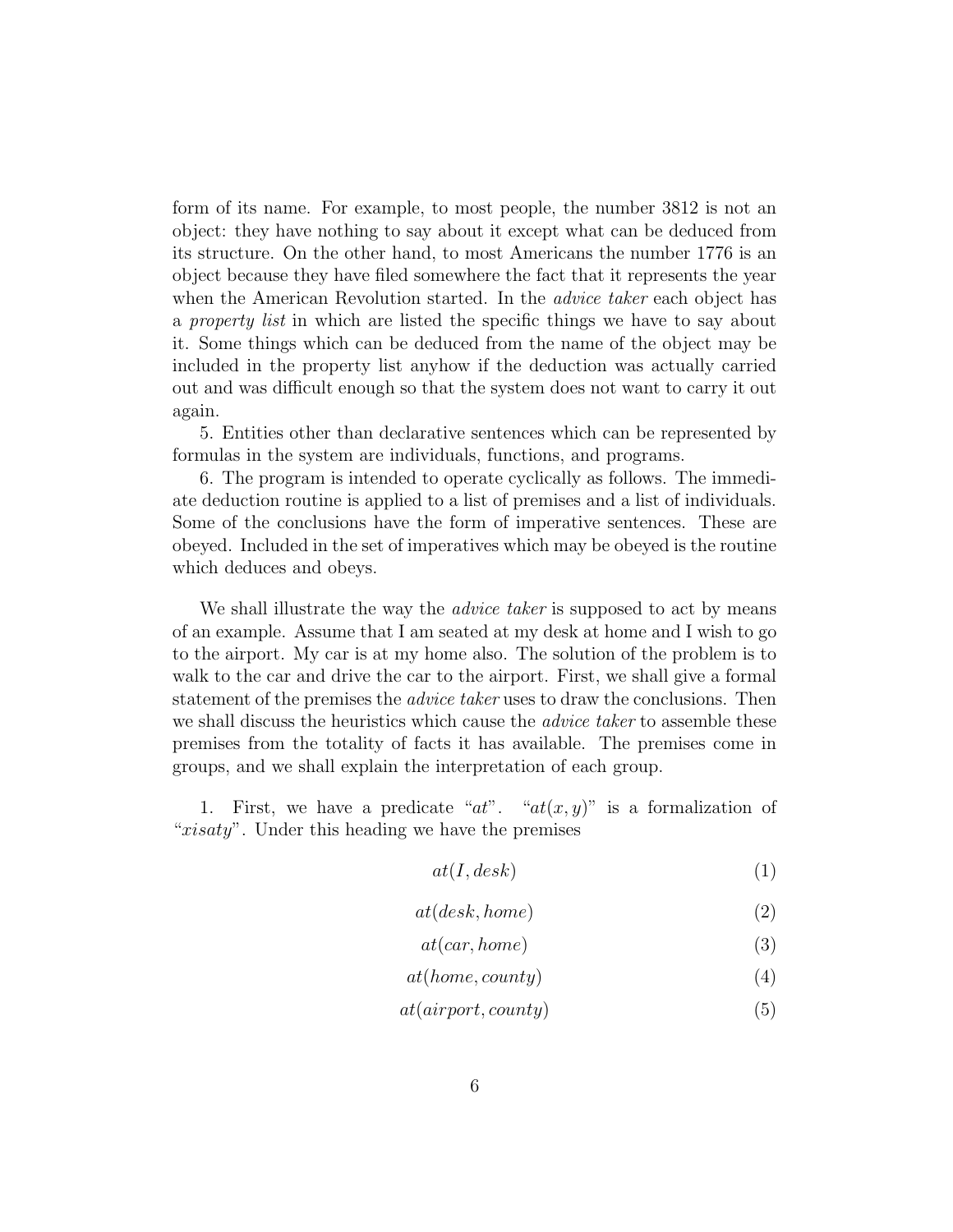We shall need the fact that the relation " $at$ " is transitive which might be written directly as

$$
at(x, y), at(y, z) \rightarrow at(x, z)
$$
 (6)

or alternatively we might instead use the more abstract premises

$$
transitive(at) \tag{7}
$$

$$
transitive(u) \rightarrow (u(x, y), u(y, z) \rightarrow u(x, z))
$$
\n(8)

from which (6) can be deduced.

2. There are two rules concerning the feasibility of walking and driving.

$$
walkable(x), at(y, x), at(z, x), at(I, y) \rightarrow can(go(y, z, walking))
$$
 (9)

$$
drivable(x), at(y, x), at(z, x), at(car, y), at(I, car) \rightarrow can (go(y, z, driving))
$$
\n(10)

There are also two specific facts

$$
walkable(home) \tag{11}
$$

$$
drivable (county) \tag{12}
$$

3. Next we have a rule concerned with the properties of going.

$$
did(go(x, y, z)) \to at(I, y)
$$
\n(13)

4. The problem itself is posed by the premise:

$$
want(at(I, airport)) \tag{14}
$$

5. The above are all the premises concerned with the particular problem. The last group of premises are common to almost all problems of this sort. They are:

$$
(x \to can(y)), (did(y) \to z) \to canachult(x, y, z) \tag{15}
$$

The predicate "*canachult* $(x, y, z)$ " means that in a situation to which x applies, the action y can be performed and ultimately brings about a situation to which z applies. A sort of transitivity is described by

$$
canachult(x, y, z), canachult(z, u, v) \rightarrow canachult(x, prog(y, u), v).
$$
 (16)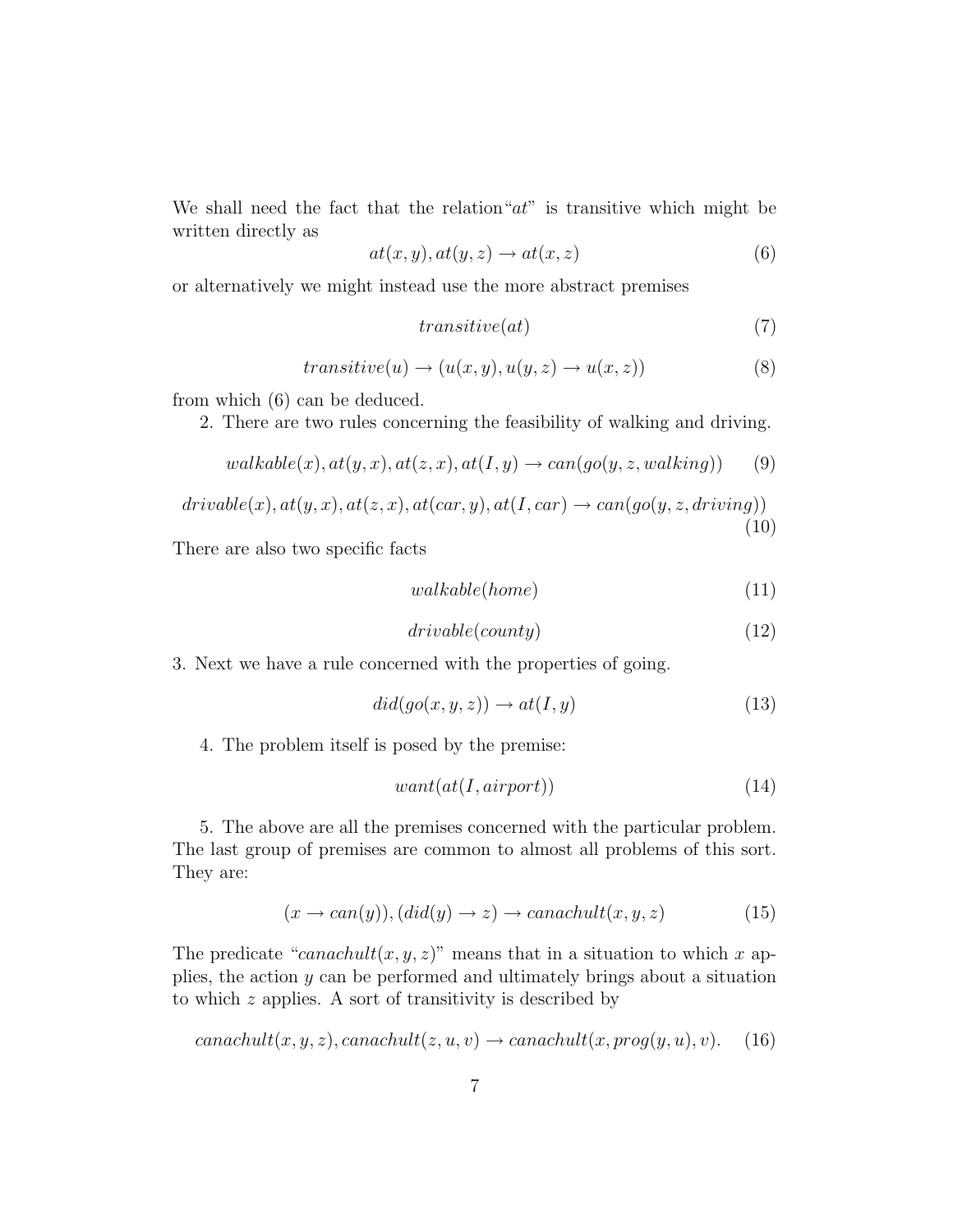Here  $\text{prog}(u, v)$  is the program of first carrying out u and then v. (Some kind of identification of a single action u with the one step program  $prog(u)$ is obviously required, but the details of how this will fit into the formalism have not yet been worked out).

The final premise is the one which causes action to be taken.

$$
x, can a chult(x, prog(y, z), w), want(w) \to do(y)
$$
\n
$$
(17)
$$

The argument the *advice taker* must produce in order to solve the problem deduces the following propositions in more or less the following order:

- 1.  $at(I, desk) \rightarrow can(go(desk, car, walking))$
- 2.  $at(I, car) \rightarrow can(qo(home, airport, driving))$
- 3.  $did(go(desk, car, walking)) \rightarrow at(I, car)$
- 4.  $did(go(home, airport, driving)) \rightarrow at(I, airport)$
- 5. canachult $(at(I, desk), go(desk, car, walking), at(I, car))$
- 6. canachult $(at(I, car), go(home, airport, driving), at(I, airport))$
- 7. canachult $(at(I, desk), prog(go(desk, car, walking)),$

 $g \circ (home, airport, driving)) \rightarrow \mathfrak{at}(I, airport))$ 

8.  $do(go(desk, car, walking))$ 

The deduction of the last proposition initiates action.

The above proposed reasoning raises two major questions of heuristic. The first is that of how the 17 premises are collected, and the second is that of how the deduction proceeds once they are found. We cannot give complete answers to either question in the present paper; they are obviously not completely separate since some of the deductions might be made before some of the premises are collected. Let us first consider the question of where the 17 premises came from.

First of all, we assert that except for the 14th premise  $want(at(I, airport)),$ which sets the goal, and the 1st premise  $at(I, desk)$ , which we shall get from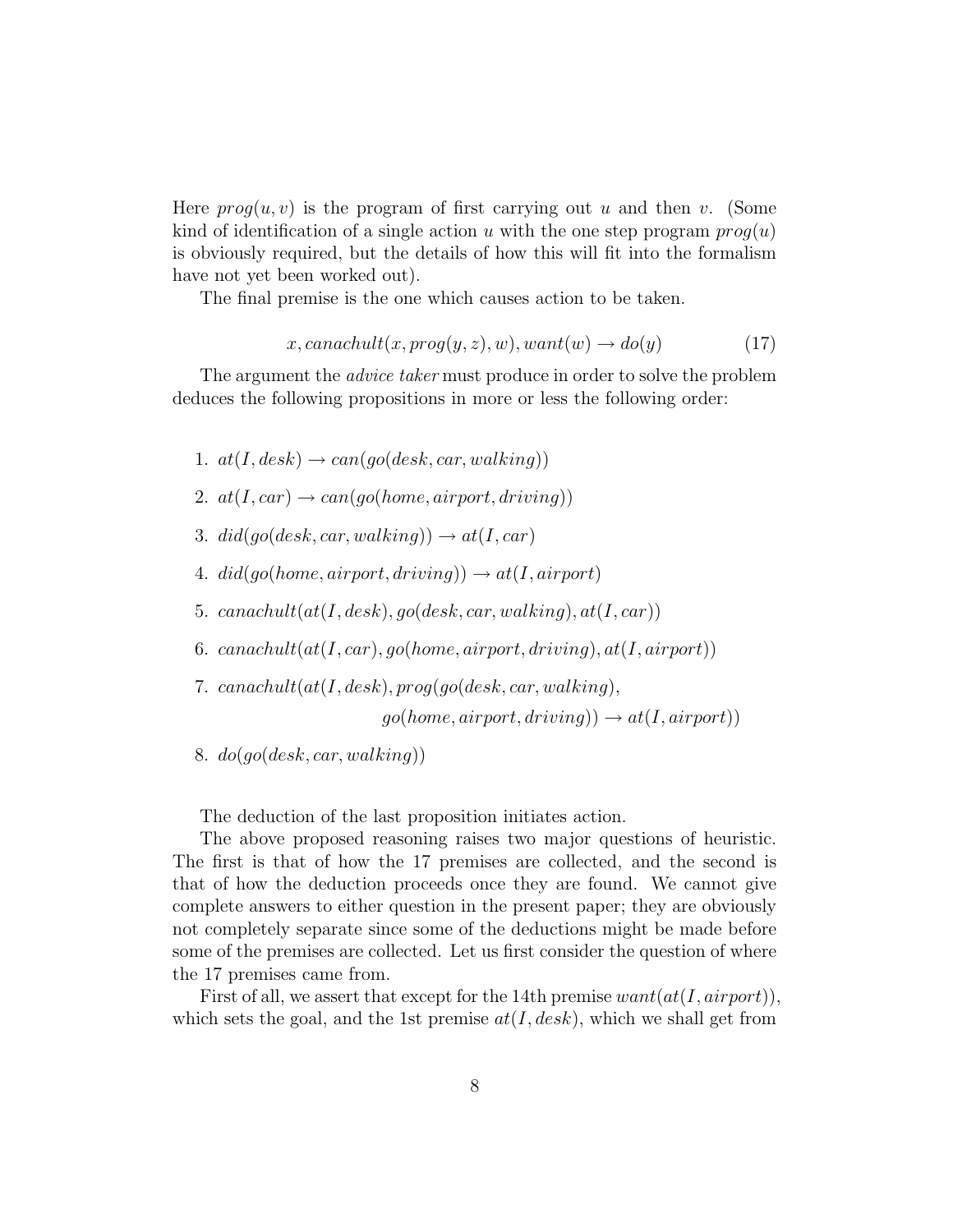a routine which answers the question "whereamI", all the premises can reasonably be expected to be specifically present in the memory of a machine which has competence of human order in finding its way around. That is, none of them are so specific to the problem at hand that assuming their presence in memory constitutes an anticipation of this particular problem or of a class of problems narrower than those which any human can expect to have previously solved. We must impose this requirement if we are to be able to say that the *advice taker* exhibits *common sense*.

On the other hand, while we may reasonably assume that the premises are in memory, we still have to describe how they are assembled into a list by themselves to which the deduction routine may be applied. Tentatively, we expect the advice taker to proceed as follows: initially, the sentence "want(at(I, airport))" is on a certain list L, called the main list, all by itself. The program begins with an observation routine which looks at the main list and puts certain statements about the contents of this list on a list called "observations of the main list". We shall not specify at present what all the possible outputs of this observation routine are but merely say that in this case it will observe that "the only statement on L has the form 'want $(u(x))'$ ." (We write this out in English because we have not yet settled on a formalism for representing statements of this kind). The "deduce and obey" routine is then applied to the combination of the "observations of the main list" list, and a list called the "standing orders list". This list is rather small and is never changed, or at least is only changed in major changes of the advice taker. The contents of the "standing orders" list has not been worked out, but what must be deduced is the extraction of certain statements from property lists. Namely, the program first looks at "want $(at(I, airport))^$ " and attempts to copy the statements on its property list. Let us assume that it fails in this attempt because "want(at(I, airport))" does not have the status of an object and hence has no property list. (One might expect that if the problem of going to the airport has arisen before, "want $(at(I, airport))^$ " would be an object, but this might depend on whether there were routines for generalizing previous experience that would allow something of general use to be filed under that heading). Next in order of increasing generality the machine would see if anything were filed under "want $(at(I, x))$ " which would deal with the general problem of getting somewhere. One would expect that premises  $(6)$ ,  $(or (7) and (8))$ ,  $(9)$ ,  $(10)$ ,  $(13)$ , would be so filed. There would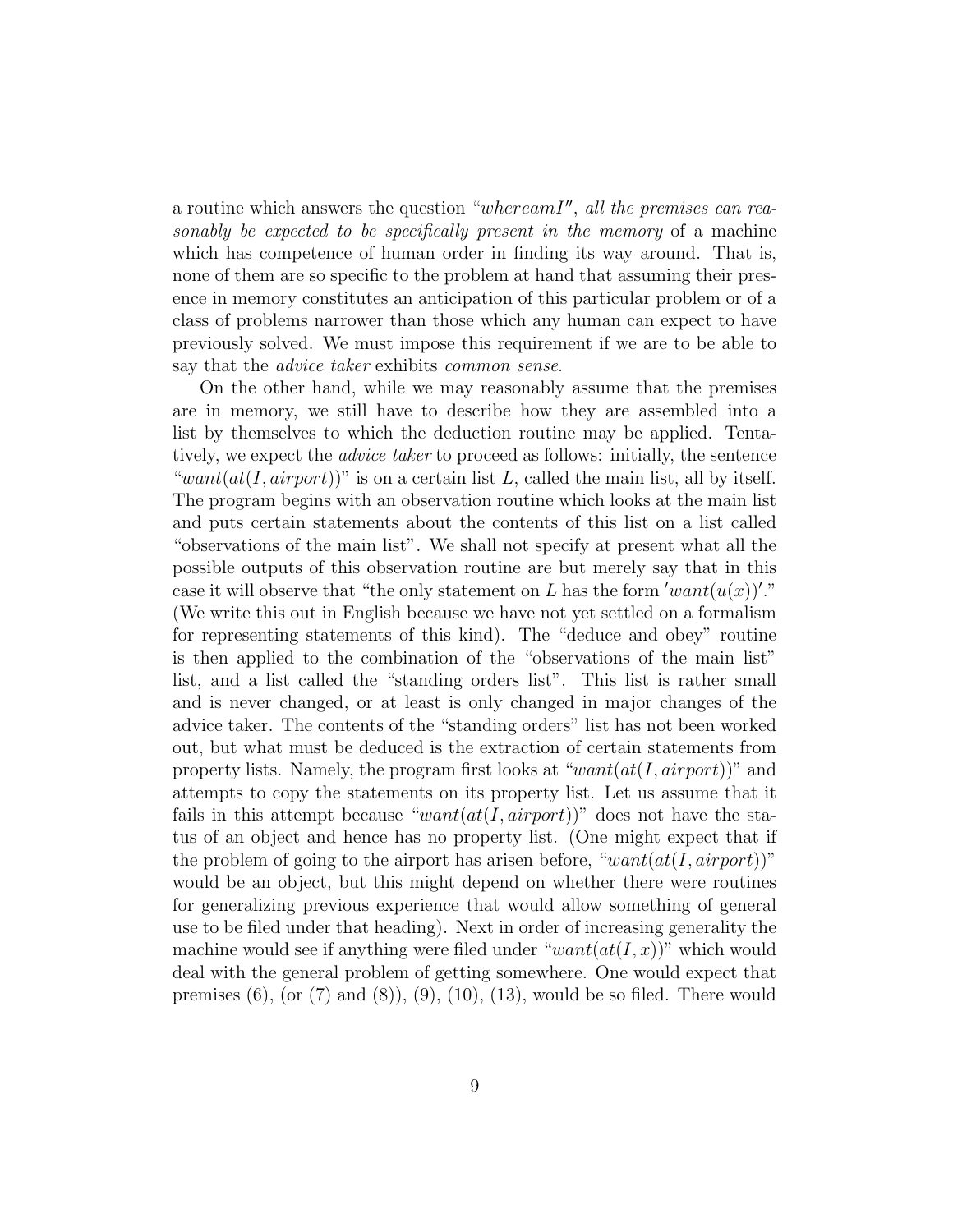also be the formula

$$
want(at(I, x)) \rightarrow do(observe(whereamI))
$$

which would give us premise  $(1)$ . There would also be a reference to the next higher level of abstraction in the goal statement which would cause a look at the property list of "want $(x)$ ". This would give us (15), (16), and (17).

We shall not try to follow the solution further except to remark that on the property list of "want $(at(I, x))$ " there would be a rule that starts with the premises " $at(I, y)$ " and "want $(I, x)$ " and has as conclusion a search for the property list of "go(y, x, z)". This would presumably fail, and then there would have to be heuristics that would initiate a search for a  $y$  such that " $at(I, y)$ " and " $at( airport, y)$ ". This would be done by looking on the property lists of the origin and the destination and working up. Then premise (10) would be found which has as one of its premises  $at(I, car)$ . A repetition of the above would find premise (9), which would complete the set of premises since the other "at" premises would have been found as by-products of previous searches.

We hope that the presence of the heuristic rules mentioned on the property lists where we have put them will seem plausible to the reader. It should be noticed that on the higher level of abstraction many of the statements are of the stimulus-response form. One might conjecture that division in man between conscious and unconscious thought occurs at the boundary between stimulus-response heuristics which do not have to be reasoned about but only obeyed, and the others which have to serve as premises in deductions.

We hope to formalize the heuristics in another paper before we start programming the system.

### 3 References

Friedberg, R. (1958). A Learning Machine, Part I IBM Journal of Research and Development 2, No. 1.

McCarthy, John (1956). The Inversion of Functions Defined by Turing Machines, in Automata Studies, Annals of Mathematical Study No. 34, Princeton, pp. 177–181.

Minsky, M.L. (1956). Heuristic Aspects of the Artificial Intellegence Problem. Lincoln Laboratory Report,pp.34–55.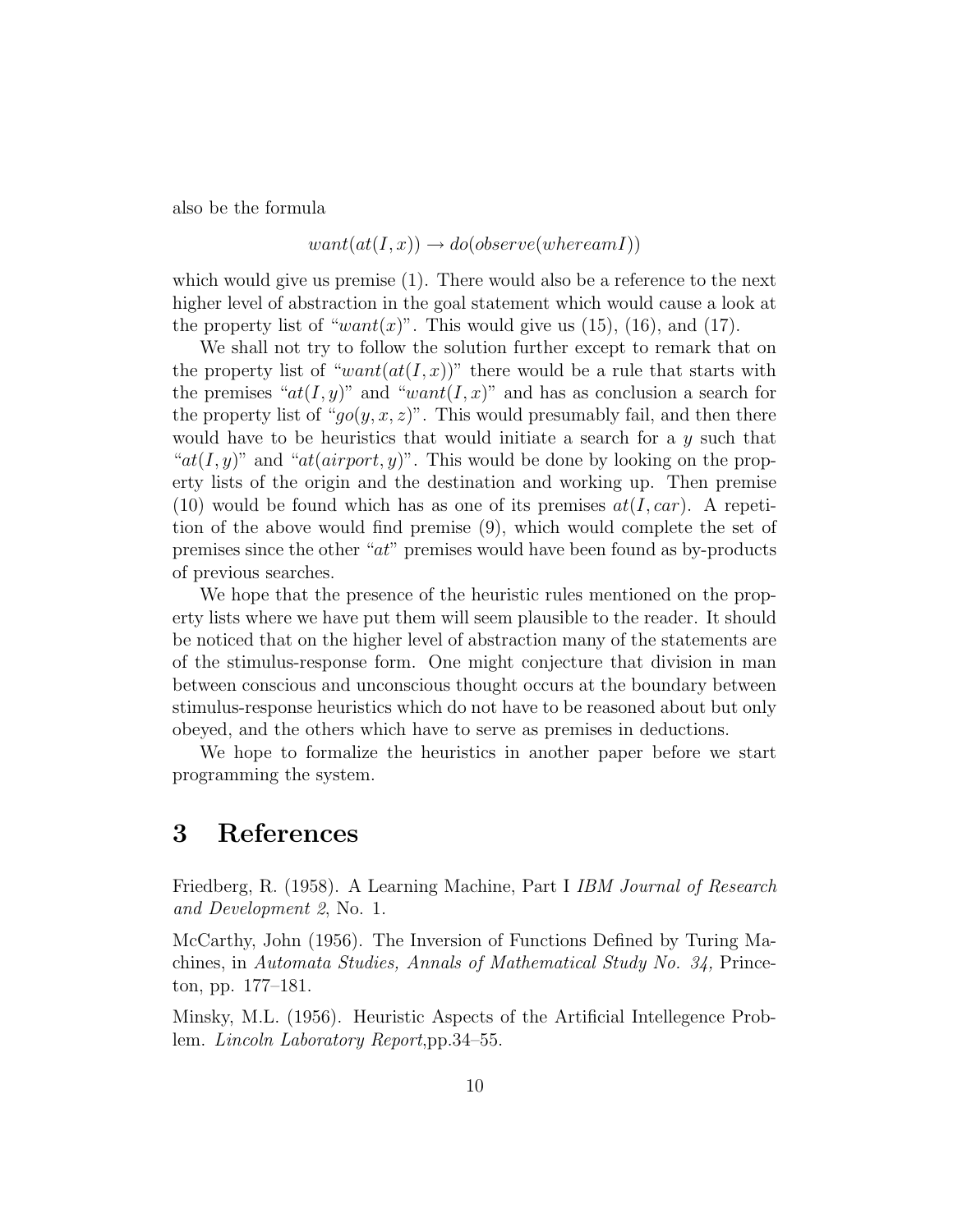Newell, A., Shaw, J. C. and Simon, H.A.(1957). Empirical Explorations of the Logic Theory Machine. A case Study in Heuristic. Proceedings of the Western Joint Computer Conference, published by the Institute of Radio Engineers, New York, 1957, pp. 218–230.

## 4 DISCUSSION OF THE PAPER

PROF. Y. BAR-HILLEL: Dr. McCarthy's paper belongs in the Journal of Half-Baked Ideas, the creation of which was recently proposed by Dr. I. J. Good. Dr. McCarthy will probably be the first to admit this. Before he goes on to bake his ideas fully, it might be well to give him some advice and raise some objections. He himself mentions some possible objections, but I do not think that he treats them with the full consideration they deserve; there are others he does not mention.

For lack of time, I shall not go into the first part of his paper, although I think that it contains a lot of highly unclear philosophical, or pseudophilosophical assumptions. I shall rather spend my time in commenting on the example he works out in his paper at some length. Before I start, let me voice my protest against the general assumption of Dr. McCarthy slightly caricatured — that a machine, if only its program is specified with a sufficient degree of carelessness, will be able to carry out satisfactory even rather difficult tasks.

Consider the assumption that the relation he designates by at is transitive (page 7). However, since he takes both " $at(I, desk)$ " and " $at(desk, home)$ " as premises, I presume – though this is never made quite clear – that  $at$  means something like being-a-physical-part or in-the-immediate-spatial-neighborhoodof. But then the relation is clearly not transitive. If  $A$  is in the immediate spatial neighborhood of B and B in the immediate spatial neighborhood of  $C$ then A need not be in the immediate spatial neighborhood of C. Otherwise, everything would turn out to be in the immediate spatial neighborhood of everything, which is surely not Dr. McCarthy's intention. Of course, starting from false premises, one can still arrive at right conclusions. We do such things quite often, and a machine could do it. But it would probably be bad advice to allow a machine to do such things consistently.

Many of the other 23 steps in Dr. McCarthy's argument are equally or more questionable, but I don't think we should spend our time showing this in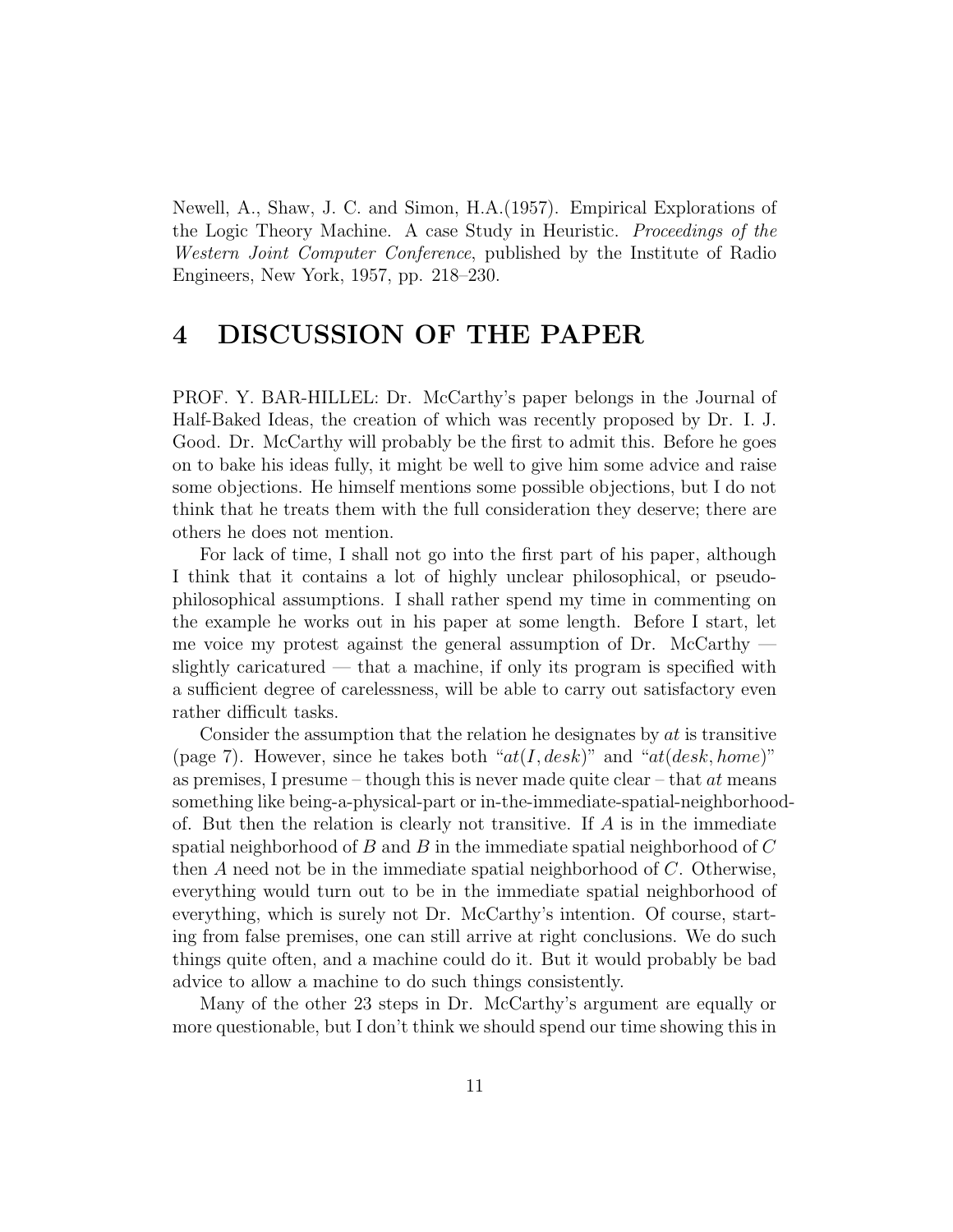detail. My major question is the following: On page 9 McCarthy states that a machine which has a competence of human order in finding its way around will have almost all the premises of the argument stored in its memory. I am at a complete loss to understand the point of this remark. If Dr. McCarthy wants to say no more than that a machine, in order to behave like a human being, must have the knowledge of a human being, then this is surely not a very important remark to make. But if not, what was the intention of this remark?

The decisive question how a machine, even assuming that it will have somehow countless millions of facts stored in its memory, will be able to pick out those facts which will serve as premises for its deduction is promised to receive its treatment in another paper, which is quite right for a half-baked idea.

It sounds rather incredible that the machine could have arrived at its conclusion — which, in plain English, is "Walk from your desk to your car!" — by sound deduction. This conclusion surely could not possibly follow from the premise in any serious sense. Might it not be occasionally cheaper to call a taxi and have it take you over to the airport? Couldn't you decide to cancel your flight or to do a hundred other things? I don't think it would be wise to develop a programming language so powerful as to make a machine arrive at the conclusion Dr. McCarthy apparently intends it to make.

Let me also point out that in the example the time factor has never been mentioned, probably for the sake of simplicity. But clearly this factor is here so important that it could not possibly be disregarded without distorting the whole argument. Does not the solution depend, among thousands of other things, also upon the time of my being at my desk, the time at which I have to be at the airport, the distance from the airport, the speed of my car, etc.

To make the argument deductively sound, its complexity will have to be increased by many orders of magnitude. So long as this is not realized, any discussions of machines able to perform the deductive  $-$  and inductive! — operations necessary for treating problems of the kind brought forward by Dr. McCarthy is totally pointless. The gap between Dr. McCarthy's general programme (with which I have little quarrel, after discounting its "philosophical" features) and its execution even in such a simple case as the one discussed seems to me so enormous that much more has to be done to persuade me that even the first step in bridging this gap has already been taken.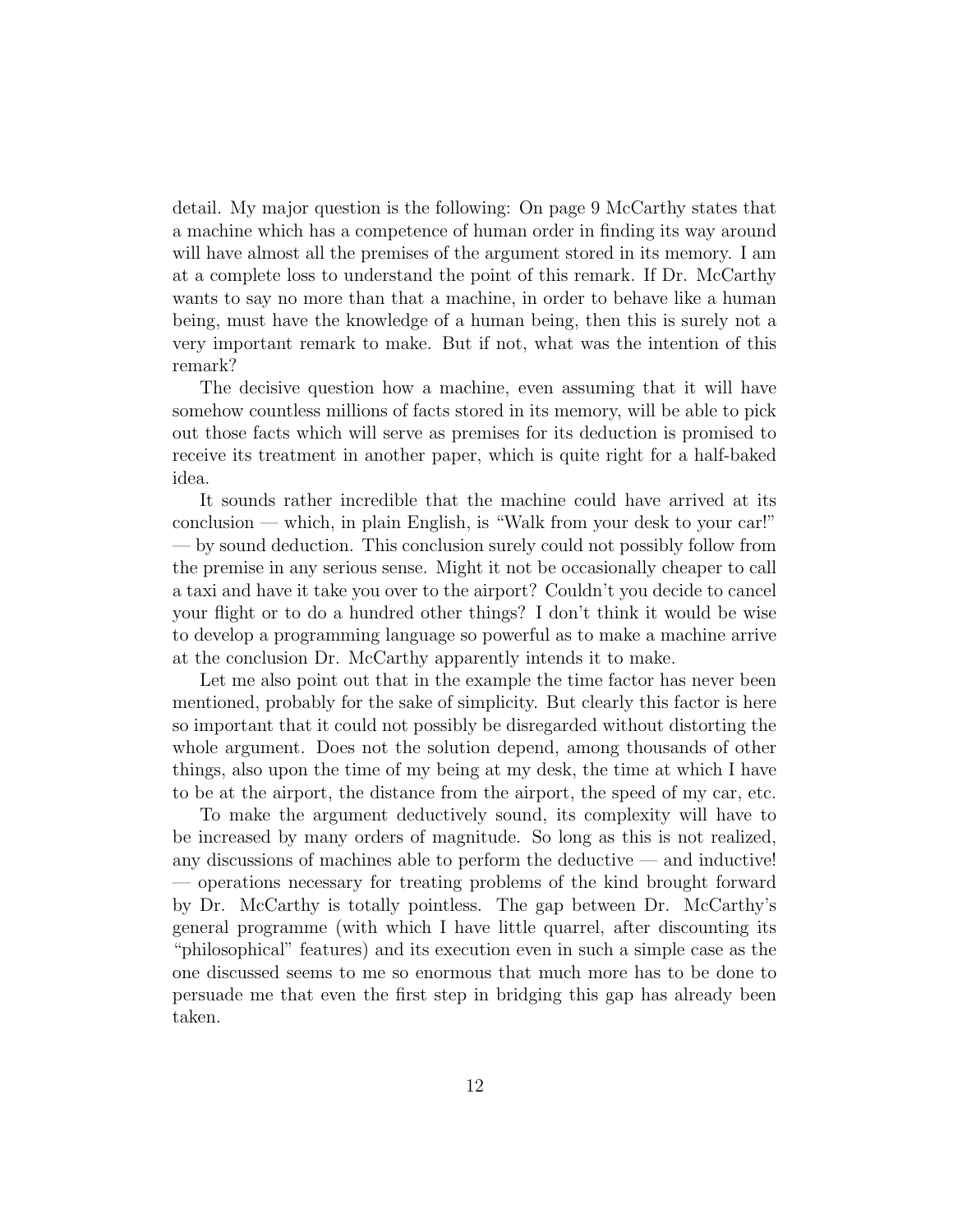DR. O. G. SELFRIDGE: I have a question which I think applies to this. It seems to me in much of that work, the old absolutist Prof. Bar-Hillel has really put his finger on something; he is really worried about the deduction actually made. He seemed really to worry that that system is not consistent, and he made a remark that conclusions should not be drawn from false premises. In my experience those are the only conclusions that have ever been drawn. I have never yet heard of someone drawing correct conclusions from correct premises. I mean this seriously. This, I think is Dr. Minsky's point this morning. What this leads to is that the notion of deductive logic being something sitting there sacred which you can borrow for particularly sacred uses and producing inviolable results is a lot of nonsense. Deductive logic is inferrred as much as anything else. Most women have never inferred it, but they get along pretty well, marrying happy husbands, raising happy children, without ever using deductive logic at all. My feeling is that my criticism of Dr. McCarthy is the other way. He assumes deductive logic, whereas in fact that is something to be concocted.

This is another important point which I think Prof. Bar-Hillel ignores in this, the criticism of the programme should not be as to whether it is logically consistent, but only will he be able to wave it around saying "this in fact works the way I want it". Dr. McCarthy would be the first to admit that his proramme is not now working, so it has to be changed. Then can you make the changes in the programme to make it work? That has nothing to do with logic. Can he amend it in such a way that it includes the logic as well as the little details of the programme? Can he manage in such a way that it works the way he does? He said at the begining of his talk that when he makes an arbitrary change in the programme it will not work usually, evidence, to me at least, that small changes in his programme will not obviously make the programme work and might even improve it. His next point is whether he can make small changes that in fact make it work. That is what we do not know yet.

PROF. Y. BAR-HILLEL: May I ask whether you could thrash this out with Dr. McCarthy? It was my impression that Dr. McCarthy's advice taker was meant to be able, among other things, to arrive at a certain conclusion from appropriate premises by faultless deductive reasoning. If this is still his programme, then I think your defence is totally beside the point.

DR. O. G. SELFRIDGE: I am not defending his programme, I am only defending him.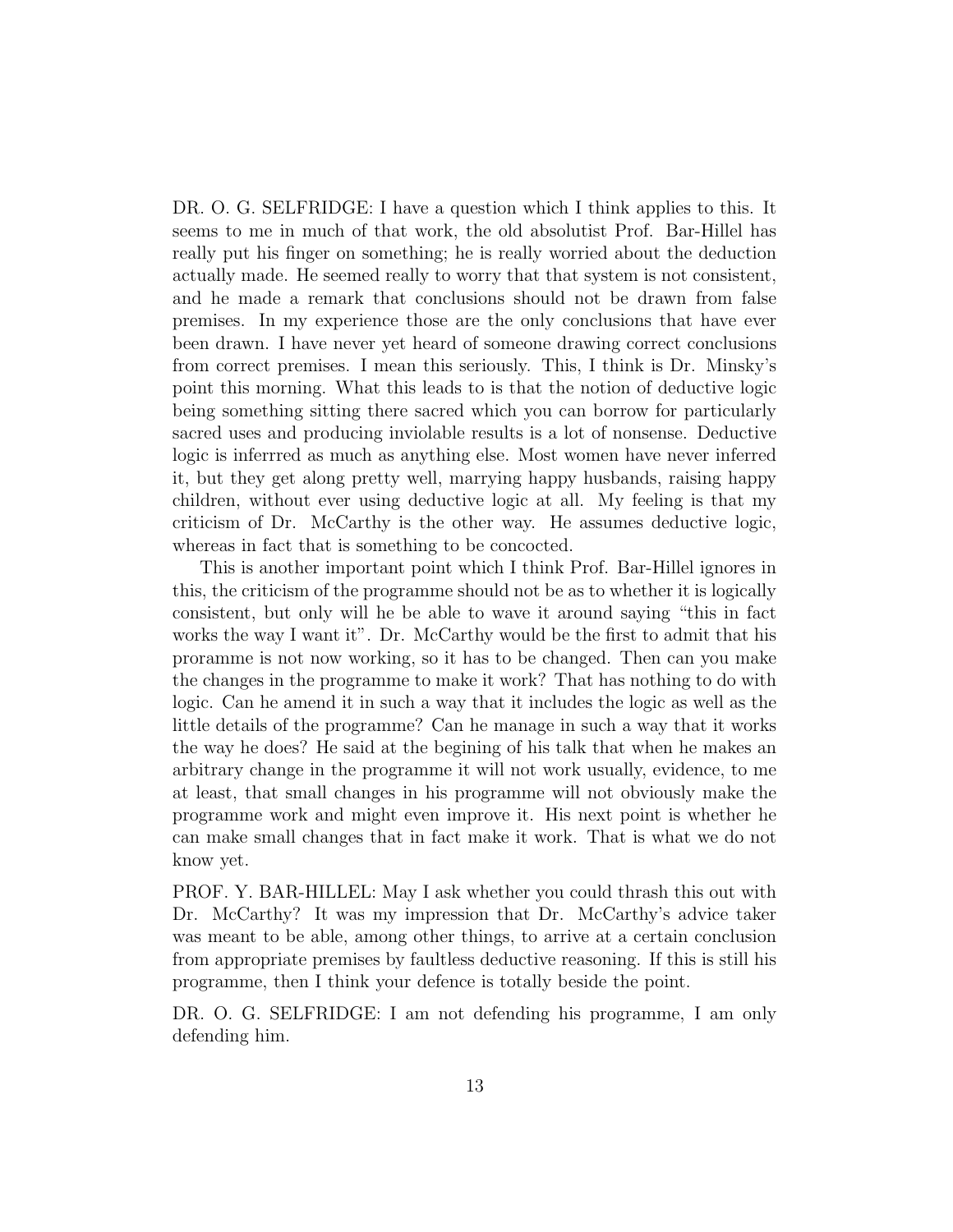DR. J. McCARTHY: Are you using the word 'programme' in the technical sense of a bunch of cards or in the sense of a project that you get money for?

PROF. Y. BAR-HILLEL: When I uttered my doubts that a machine working under the programme outlined by Dr. McCarthy would be able to do what he expects it to do, I was using 'programme' in the technical sense.

DR. O. G. SELFRIDGE: In that case your criticisms are not so much philosophical as technical.

PROF. Y. BAR-HILLEL: They are purely technical. I said that I shall not make any philosophical criticisms, for lack of time.

DR. O. G. SELFRIDGE: A technical objection does not make ideas halfbaked.

PROF. Y. BAR-HILLEL: A deductive argument, where you have first to find out what are the relevant premises, is something which many humans are not always able to carry out successfully. I do not see the slightest reason to believe that at present machines should be able to perform things that humans find trouble in doing. I do not think there could possibly exist a programme which would, given any problem, divide all facts in the universe into those which are and those which are not relevant for that problem. Developing such a programme seems to me by  $10^{10}$  orders of magnitude more difficult than, say, the Newell-Simon problem of developing a heuristic for deduction in the propositional calculus. This cavalier way of jumping over orders of magnitude only tends to becloud the issue and throw doubt on ways of thinking for which I have a great deal of respect. By developing a powerful programme language you may have paved the way for the first step in solving problems of the kind treated in your example, but the claim of being well on the way towards their solution is a gross exaggeration. This was the major point of my objections.

DR. MCCARTHY (in reply): Prof. Bar-Hillel has correctly observed that my paper is based on unstated philosophical assumptions although what he means by "pseudo-philosophical" is unclear. Whenever we program a computer to learn from experience we build into the program a sort of epistemology. It might be argued that this epistemology should be made explicit before one writes the programme, but epistemology is in a foggier state than computer programming even in the present half-baked state of the latter. I hope that once we have succeeded in making computer programs reason